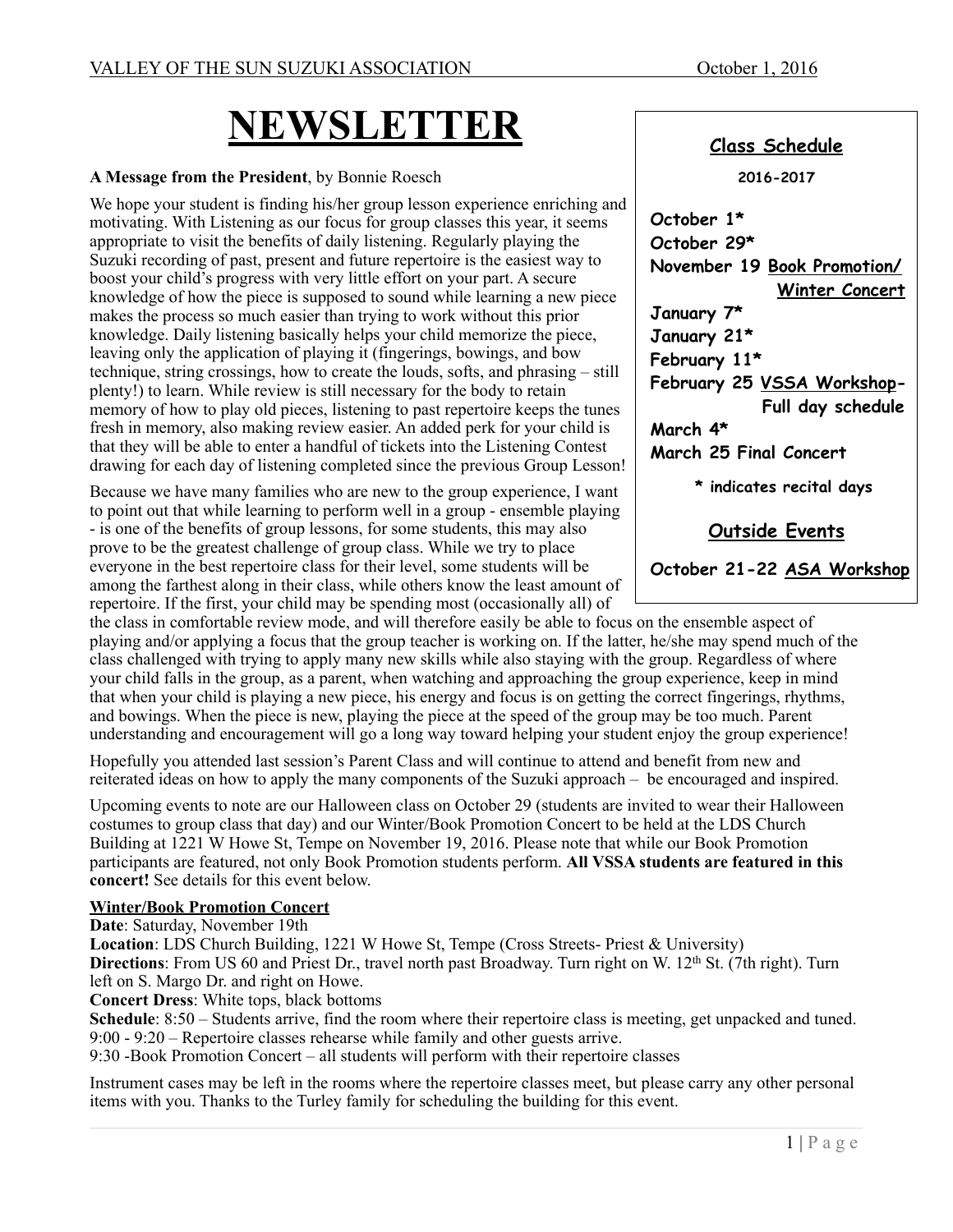# **VSSA RECITALS**

#### **Notes for Parents:**

- Recitals take place in the gym between classes at VSSA group lessons.
- Your child's piece should be polished, performance-ready, and approved by your private lesson teacher. *Remember that the best recital piece may not be your child's most recent; consider a piece your child learned several months ago and has had the chance to really polish.*
- Your private teacher will be contacted approximately two weeks prior to your child's recital to confirm the piece that your child will play. You will be cc'd on the email if you provided an email address for parent and teacher.
- Performers are encouraged to dress nicely, but black and white is not required.
- Piano accompaniment is available. Should you need to rehearse prior to the recital, contact Alexandra Jacques at aly788@gmail.com.
- If your child is playing a piece that is not in the Suzuki literature, please bring the piano part with you.
- If you need to reschedule or would like to add a recital for a student who did not sign up by the deadline, contact Alexandra to be placed on a waiting list.
- Please remind children in the audience of proper recital etiquette. Please exit and enter between pieces. If you need to use the restroom during the recital, please enter from the doors outside the gym.
- If your child's name is spelled incorrectly below, please let Alexandra know so it can be fixed for the recital certificate! Also, please let me know if your child's name is missing, and we will get them on the list. Thank you all for preparing your children for recital success!

## **2016-2017 Recital Schedule**

#### **October 1, 2016**

Evan Yoon

Abigail Jivcu Josiah Jivcu Noah Jivcu David Roesch Quin Cejka Tessa Letham

#### **October 29, 2016**

Kaiya Murphy John Murphy Leila Ross Cassia Wong Jairus Wong Joshua Leung Espen Lai

#### **January 7, 2017**

Tirzah Nguyen Ellie Weiss Willem Weiss Luciana Rosano Stephen Gordon

#### **January 21, 2017**

Rebecca Turley Joshua Turley Hannah Turley Alex Davi Sarah Davi

#### **February 11, 2017**

Rosemary Heavens Ruby Heavens Jeremiah Bukovsky Paige Bukovsky

Katherine Jivcu Nathan Davies-Venn

#### **March 4, 2017**

Laura Llames Grace Llames Joseph Garrison

Brielle Porter Makenzie Porter Khloe Sundaram Christian Garrison

#### **Questions?**

Contact Alexandra Jacques at aly788@gmail.com

**Many thanks** to parent volunteer Sara Turley for providing piano accompaniment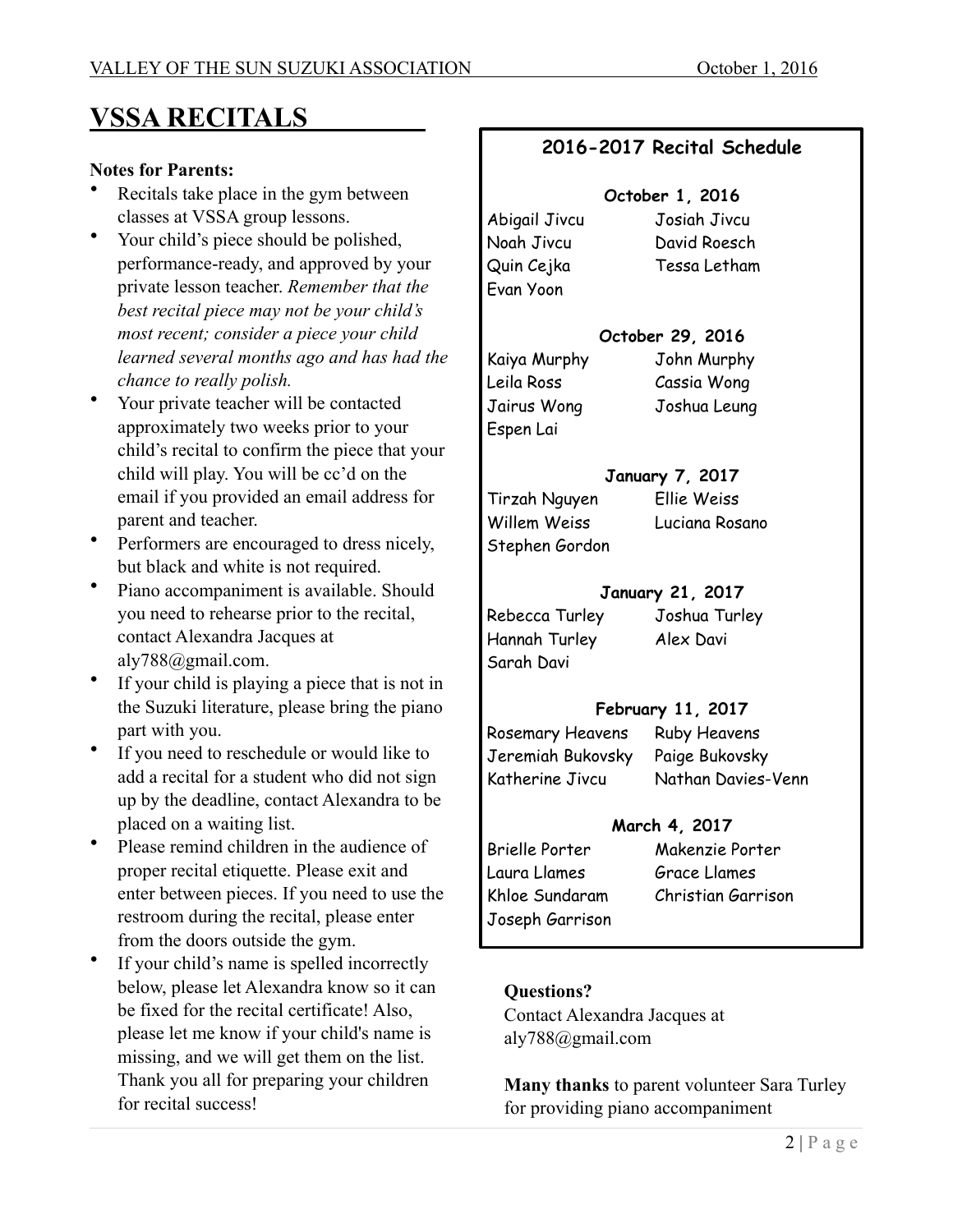## **VSSA Dates to Remember**

#### **Parent Class**

On **October 1 and 29**, Eunice Elie will be leading a parent class during the second period of group lessons. This is a great opportunity to get valuable information about the Suzuki method and to ask any questions you may have.

#### **ASA Workshop** *(not a VSSA event)*

This year's ASA workshop is **October 21-22** in Phoenix. Please note that you do need to be a member of ASA to attend; discounted family memberships can be purchased through VSSA.

#### **Halloween**

On **October 29**, students are welcome to wear their Halloween costumes to group lessons.

#### **Book Promotion**

Thank you to all who have submitted book promotion materials. Please watch for a response to your submission via email. If your child will be participating in Book Promotion, don't forget: **October 29**: **Mandatory** dress rehearsal before group lessons, 8:00am or as stated in your email. **November 19**: Book Promotion/Winter Concert at LDS Church Building,

1221 W Howe St, Tempe Report time: 8:50am

#### **Winter Concert**

**November 19**'s concert, in addition to Book Promotion, is the winter concert for all students. Please note the dress requirements and different location in the President's message on page 1.

#### **VSSA Workshop**

VSSA's Spring Workshop will be held on **February 25** in Chandler. It is a fun whole-day event you won't want to miss, so save the date! More information to come in January.

#### **Final Concert**

This year's final concert will be on **March 25**. Save the date, and more information will follow.

# *Combining Early Note Reading with Singing for our Pre-Twinklers*

#### by Kari Weldon

 The Suzuki method has proven its instrumental training success of young children through the years. The philosophy of Listening, Imitating, and Repeating are central to this method. Yet, as young strings students are in their beginning stages of setting up postures and becoming acquainted with their instrument, the opportunity for Repetition can be limited.

 In January of 2016, I graduated with Level one certification in Suzuki Voice, the only instrument in the Suzuki world that begins students at age 0. The reason for this is because the voice is an inner instrument and is more readily accessible and manipulated by children. Utilizing my training with the ESA in Suzuki Voice, I have worked for the past year with Pre-Twinkler strings students at the VSSA group lessons to advance their ability to participate in the "Repetition" element of the Suzuki LIR triangle without the hindrance of early strings' postures perfection.

 The Pre-Twinklers Early Note Reading class uses vocalization to Listen, Imitate, and Repeat musical concepts of ascending/ descending scales, intervals, dynamics, tempo, rhythm, and musicality. When a student has the ability to hear pitch and imitate that pitch vocally, their ability to play that pitch more accurately is enhanced greatly. As a result, these students will be playing pieces like "Twinkle, Twinkle Little Star" and "Lightly Row" inwardly by utilizing their inner instrument - the voice - and outwardly by utilizing their outer instrument of choice - strings, piano, etc.

 In my VSSA Pre-Twinklers Early Note Reading class, my students use manipulatives such as feathers, balls, and scarves to encourage natural, gentle vocal production in the process of learning early note reading musical elements. Though the class seems like just fun and games,